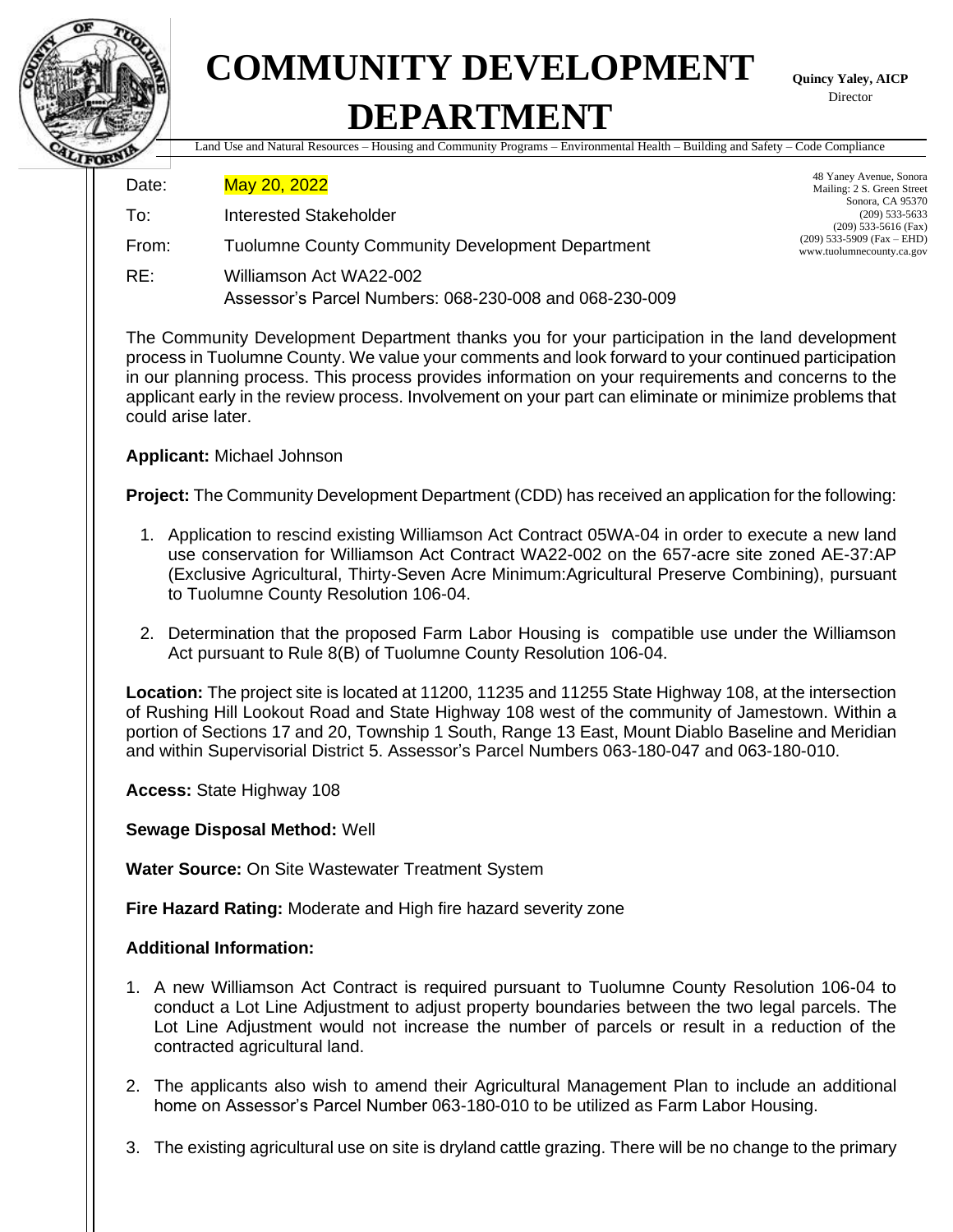agricultural use on site.

Please return your comments to the CDD by June 3, 2022. Comments may be emailed to Natalie Rizzi, nrizzi@co.tuolumne.ca.us Comments may also be mailed to: 2 South Green Street, Sonora, CA 95370 or brought to the Community Development Department.

Staff Contact: Natalie Rizzi Phone: (209) 533-5936 Email: nrizzi@co.tuolumne.ca.us

S:\Planning\PROJECTS\Williamson Act\2022\WA22-002 Johnson\Application Review\WA22-002 Stakeholder Notification.docx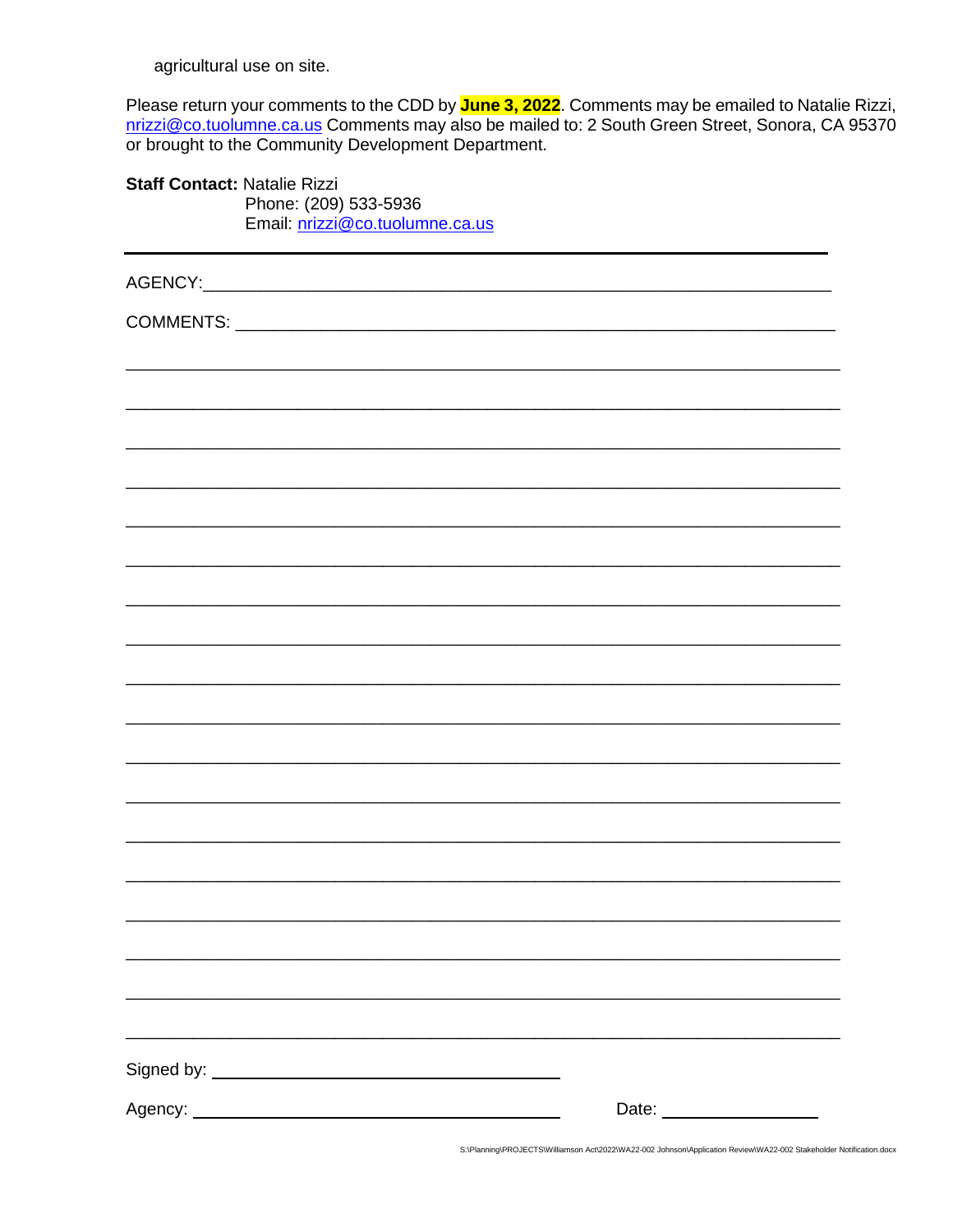